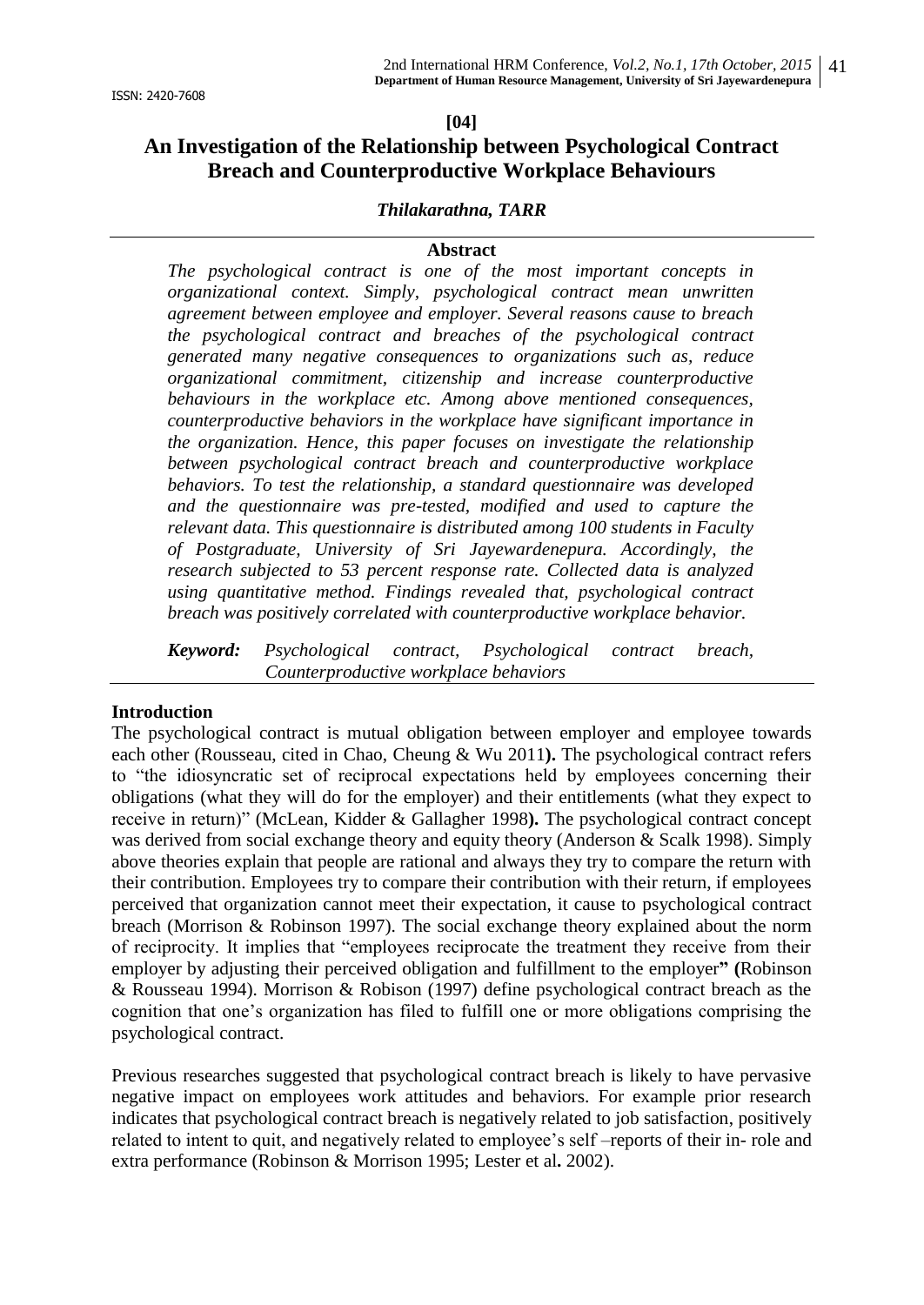Counterproductive work behavior refers, employee misbehave and violate the organization"s disciplines intentionally and try to harm its members well-being (Sackett & Devore 2001). "Counterproductively workplace behavior is behavior that is intended to have a detrimental effect on and their members. It can include overt acts such as aggression and theft or more passive acts, such as purposely failing to follow instructions or doing work incorrectly. The common theme is that these behaviors are harmful to the organization by directly affecting its functioning or property, or by hurting employees in a way that will reduce their effectiveness (Fox, Spector & Miles 2001, p.308).

Robinson & Morrison 2000 and Chao et al. 2011 discussed there is a significant positive relationship between the psychological contract breach and counterproductive workplace behaviors. According to Jensen, Opland & Ryan (2009) transactional and relational contract breach has differential effects on counterproductive workplace behavior.

There were many studies has been done with regarding psychological contract and psychological contract breach. The majority of research on psychological contacts has been done within the Western countries. Recently, most Asian people have given attention to this area. Therefore, I try to contribute to the literature of the subject by examining the relationships between the variables in this in Sri Lanka. In this study, I aim to examine the influence of psychological contract breach perception on employees' engagement in counterproductively workplace behavior.

#### **Problem Statement**

The level of psychological contract breach which is experienced by person at work is likely to be a result of the counterproductive workplace behaviors. Psychological contract breach makes huge impact to the employees as well as on organization. Hence, The problem statement of this research will investigate the Relationship between psychological contract breach and counterproductive workplace behaviors.

### **Literature Review**

### Psychological contract and psychological contract breach

The concept of psychological contract was first used by Argyris (1960) and has been discussed and developed many times since then. The most general description of a contract is the belief in obligations existing between two or more parties (Krishnan 2011). The psychological contract refers to "the idiosyncratic set of reciprocal expectations held by employees concerning their obligations (what they will do for the employer) and their entitlements (what they expect to receive in return)" (McLeanParks, Kidder & Gallagher 1998**).** The employer and employee may have different viewpoints regarding the content and the extent to which their mutual obligations have been fulfilled (Krishnan 2011). The employees derive the terms of their psychological contracts in three main ways. First, interaction either through oral or written communications, which may take the form managers, coworkers, recruiters, etc. Second, observation of the behaviors of the coworkers, managers and other members and how they are treated by the organization, provides social cues that inform the employee of his/her contractual obligation. Third, the organization provides structural signals that convey information through the HR practices like formal compensation and benefits, performance review and organizational literature like handbook and mission statement (Rousseau 1995).

According to Rousseau (1995) there are two major types widely used in literature on psychological contract. There are transactional and relational contract. Closed-ended time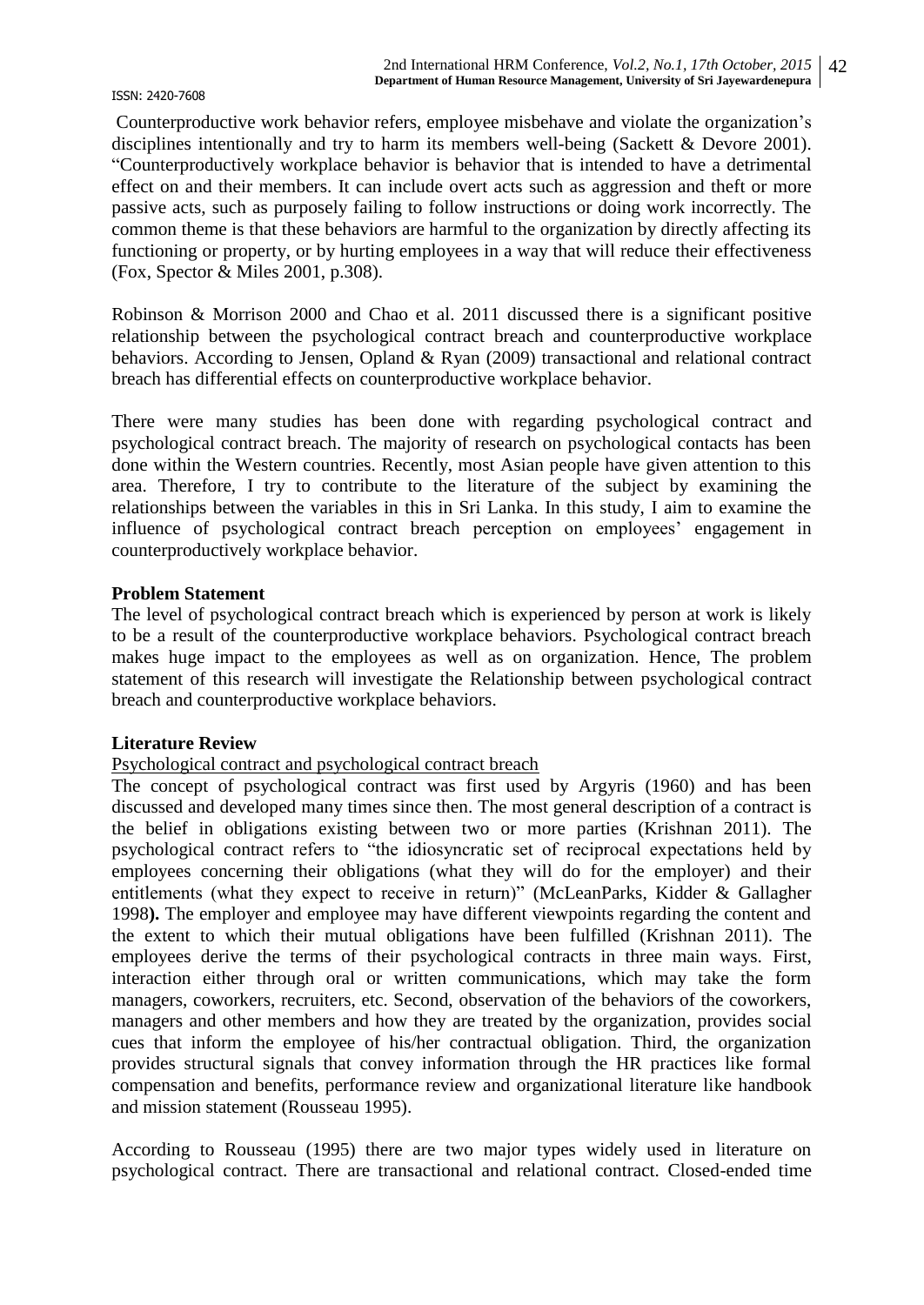frame, exchange of economic resources, unambiguous performance standards and limited mutual investment between employer and employee are the characteristics of transactional obligations (Rousseau 1995). Relational contracts include following characteristics, open ended, long term relationship involving considerable investment by both employees (company specific skills and loyalty) and employers (extensive training and development) (Rousseau 1995).

Morrison & Robison (1997) defined psychological contract breach as the cognition that one's organization has filed to fulfill one or more obligations comprising the psychological contract. Morrison & Robinson (1997) suggested that there are three main reasons that psychological contracts go unfulfilled; reneging, disruption and incongruence. Reneging occurs when purposely and knowingly fails to keep all of their promises to employees. Disruption arises when the organization is unable to live up to its prior commitments due to the fluctuating economic or environmental factors. Incongruence occurs when the employee identifies that there has been an honest misunderstanding regarding the terms or conditions of the employments relationship. The psychological contract concept was derived from social exchange theory and equity theory (Anderson & Scalk 1998). Simply above theories explain that people are rational and always they try to compare the return with their contribution. Employees try to compare their contribution with their return. If employees perceived that organization cannot meet expectation, it cause to psychological contract breach (Morrison & Robinson 1997). The social exchange theory explained about the norm of reciprocity. It implies that "*employees reciprocate the treatment they receive from their employer by adjusting their perceived obligation and fulfillment to the employer***" (**Robinson & Rousseau 1994, p.247). "*If organization fails to fulfill the reciprocate returns, employees may perceived that organization breach the expected exchange relationship such as psychological contract and do not tempt to meet their obligation to the organization*" (Balu cited in Chao et al. 2011, p.765).

#### Counterproductive Workplace Behavior

Counterproductive work behavior refers, employee misbehave and violate the organization"s disciplines intentionally and try to harm its members well-being (Sackett & Devore 2001). Counterproductively workplace behavior is behavior that is intended to have a detrimental effect on and their members. It can include overt acts such as aggression and theft or more passive acts, such as purposely failing to follow instructions or doing work incorrectly. Counterproductive work behavior is any purposeful undesirable behavior that has the potential to have negative consequences to an organization and the staff members within that organization. These activities include acts such as theft, calling in sick when you"re not sick, fraud, sexual harassment, violence, drug and alcohol use, and inappropriate use of the internet (Instone n.d.). There are many different factors that can lead to counterproductive work behaviors. Sinangil & Viswesvaran (2001) grouped counterproductive workplace behaviors in to two broad categories; the first is property deviance involving misuse of employer assets. Examples include theft, property damage and misuse of discount privileges. The second is production deviance involving violating norms about how work is to be accomplished. This includes not being on the job as scheduled (Absence, tardiness, long breaks) and behavior that weaken from production when on the job (Drug and alcohol use, intentionally slow, sloppy work). The common theme is that these behaviors are harmful to the organization by directly affecting its functioning or property, or by hurting employees in a way that will reduce their effectiveness (Fox, Spector & Miles 2001).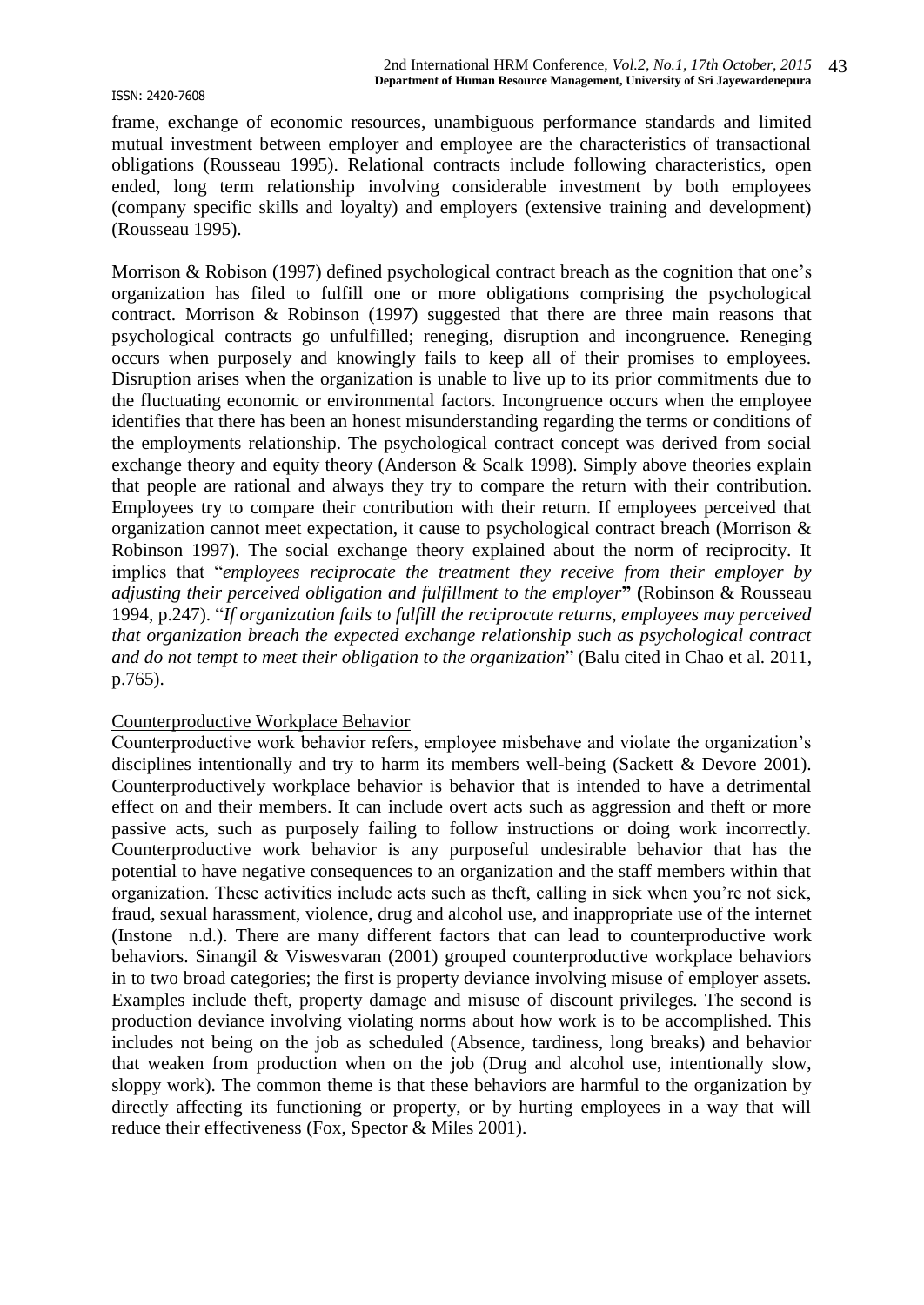Psychological contract breach and counterproductive workplace behavior

Research finding shows that significant relationship between psychological contract breach and counterproductive work behaviors. According to Jensen, Opland & Ryan (2009) transactional and relational contract breach has differential effects on counterproductive workplace behavior. Equity theory explain that, If employee perceive that psychological contract is breached ,they try to regain the equity by doing misbehavior such as absent from work, use company resources for personal use. Also stressed that psychological contract breach may led to create negative emotional experiences such as anger and frustration within the employees (Robinson & Morrison 2000). In a study in Chaina, demonstrated that the positive relationship between psychological contract breach and counterproductive workplace behavior (Chao et al. 2011), hence, researcher hypothesis as

H1: *There is a positive relationship between Psychological contract breach and Counterproductive Workplace behavior*

The conceptual framework of the study is given in figure 01.

Figure 1.The conceptual Framework of the research



#### **Method**

The sample in this research comprised active students reading in Faculty of Postgraduate Studies, University of Sri Jayewardenepura. The respondents were selected through a random sampling method. The research was purely based on primary data. A questionnaire was used for data collection. 100 questionnaires distributed, 53 valid questionnaires were returned and used for analysis. Due to the sensitive nature of study on counterproductively workplace behavior, all questionnaires were anonymous and the confidentiality of the data and results were promised to respondents by the researcher. The majority of respondents 58.8% were males and 41.5% were female. 49.1% of participants aged between 31 to 40, 26.4% aged between 21 to 30, 18.9 % were 41 to 50 and 5.7% were over 50. Sample is subjected to income level between Rs.25,000 to Rs.50,000, 62.3%, 51,000 to 75,000, 28.3%, 75, 76,000 to 100,000, 7.5% and 1.9% were above 100,000.

#### **Instruments**

Researcher measured the variables of the research by using standard questionnaires. The participants expressed their opinion on a 5 point Likert scale. For psychological contract breach 5 indicated ―Received much more than promised and 1 indicated ―Received less more than promised and for counterproductively workplace behavior 5 indicated ―Never and 1 indicated ―Very Often.

PCB: The questionnaire for measuring the fulfillment of psychological contract was a modified standard questionnaire, which is originally developed by the Robinson & Morrison 1995. It consist main six areas, Benefits, Pay, Advancement, Opportunities the work itself, Resource support and Good employment relationship. The Cronbachs' Alpha is 0.952.

CWB: The counterproductively workplace behavior inventory adopted by the Chao et al. 2011, use to measure the counterproductive workplace behaviors. Use mainly six categories to measure the employee"s counterproductive workplace behavior engagement. Theft and related behavior, Misuse of information, Misuse of time & resources, Poor attendance, Poor quality work, inappropriate verbal actions. The Cronbach Alpha is 0.854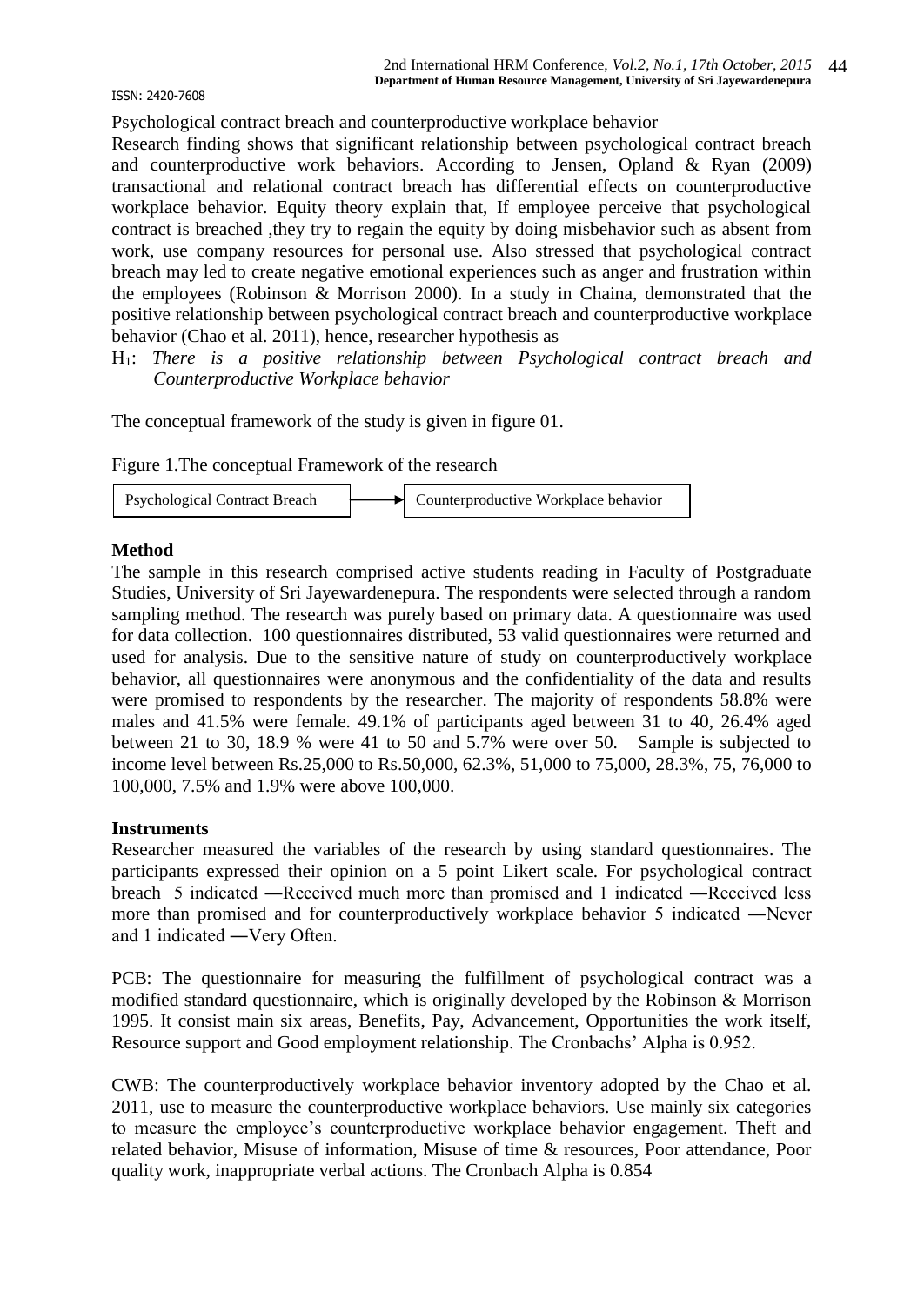Bivariate analysis used to investigate the relationship between psychological contract breach and counterproductive workplace behavior.

#### **Analysis and Findings**

According to the table 1 (correlation between PCB and CWB) Pearson correlation between psychological contract breach and counterproductive workplace behavior is 0.691. It demonstrates that there is a positive relationship between above mentioned two variables. The found relationship is statistically significant as correlation is significant at 0.01 levels (1 tailed).Thus; there is statistical evidence to prove that psychological contract breach and counterproductive workplace behavior are positively related.

Table 1: Correlation between PCB and CWB

|                  | PCB   |
|------------------|-------|
| Correlation      | 0.691 |
| $Sig.(1-tailed)$ | 0.000 |

The results of simple regression analysis of the psychological contract breach against the counterproductive workplace behaviors is given in table 2.

| Method                   | Linear  |
|--------------------------|---------|
| R Square                 | .477    |
| <b>Adjusted R Square</b> | .467    |
| F                        | 46.569  |
| Significance             | < 0.000 |
| <b>B</b> - Constant      | 3.427   |
| B - value                | .302    |

Table 2: Results of the Simple regression analysis

According to table 2, regressions equation of counterproductive workplace behavior is: Counterproductive Workplace Behavior = 3.427 + .302(PCB)

The b value of the equation, the gradient of the regression is 0.302, which is significant at 1% (Significant  $= 0.000$ ). As indicated by R Squared, 47.7% of the variance of counterproductive workplace behavior is explained by psychological contract breach with the standardized beta of 0.477. The F value is 46.569, which is significant at 1% ( $P = 0.000$ ), which is suggest that Psychological Contract breach has significantly explained 47.7% of the variance of counterproductive workplace behaviors.

The hypothesis testing was carried using the results of Person"s Correlation analysis and the results of Regression analysis. The Pearson"s Correlation coefficient between Psychological contract breach and Counterproductive Workplace behavior is 0.691. Therefore, there is a strong positive relationship existing between the Psychological contract breach and Counterproductive Workplace behavior. Hence, the Null Hypothesis, which indicate there is no positive relationship between psychological contract breach and counterproductive Workplace behavior is rejected and the Alternative hypothesis, which indicate there is a positive relationship between psychological contract breach and counterproductive workplace behavior is accepted. As per the result of simple regression analysis between the two variables the regression coefficient (b) is 0.302, which is significant at 1 % (Sig.T=0.000).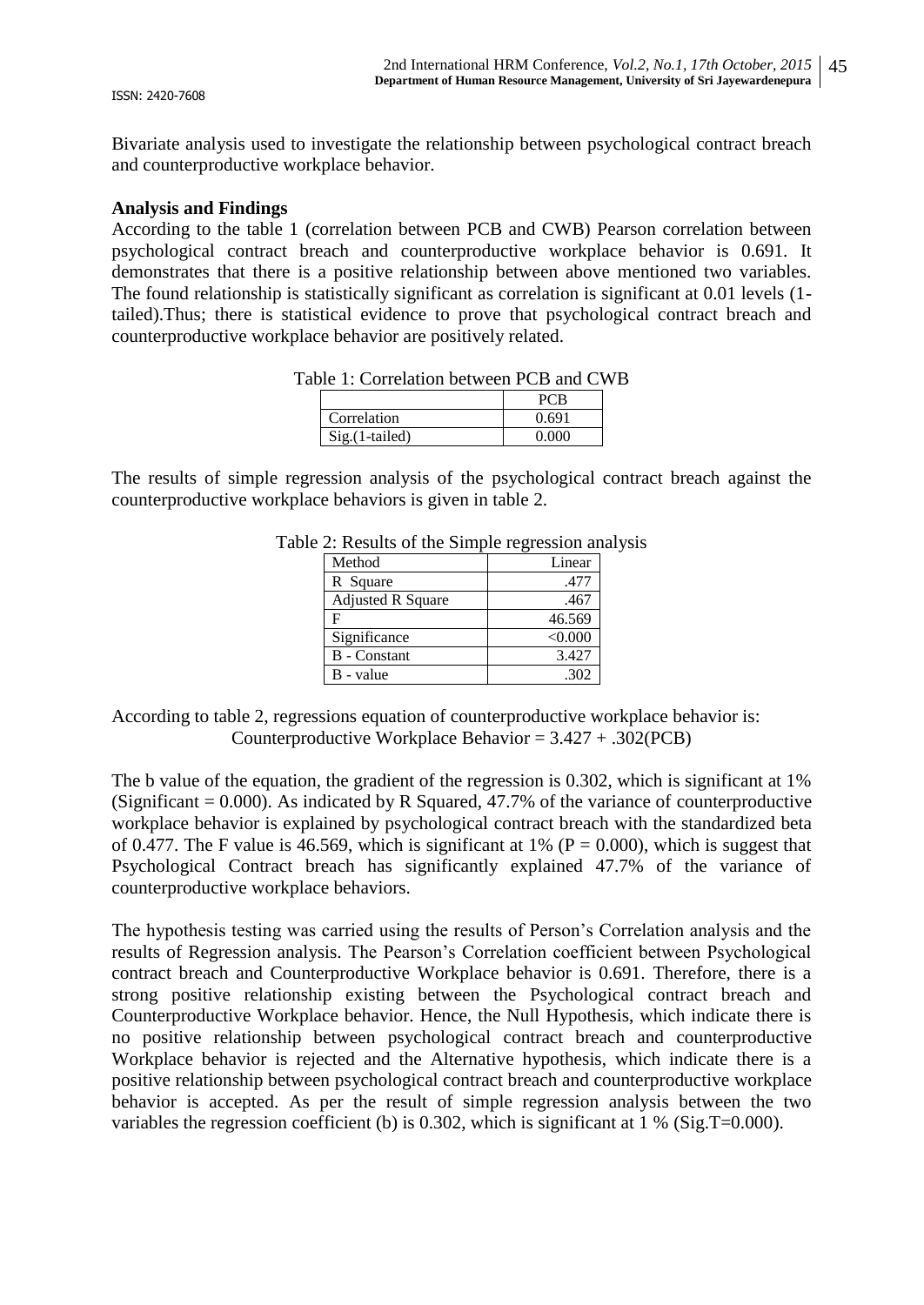Therefore, based on the results of both tests, the Null hypothesis is rejected and the alternative hypothesis is accepted. Hence the data is support the hypothesis that there is a positive 53 relationship between Psychological contract breach and Counterproductive Workplace behavior of the active student reading in faculty of Graduate studies.

#### **Discussion**

It was found that there is a positive relationship between psychological contract breach and counterproductive workplace behavior of active student reading in Faculty of Graduate studies in University of Sri Jayewardenepura. Majority of respondents of the sample are managerial level employees working in private sector organizations. The correlation between this variable was 0.691, which is significant at 0.000 level. This correlation was greater than the lower bound of strong correlation (0.5) and suggested that there is a strong positive relationship between psychological contract breach and counterproductive workplace behavior.

According to the results of simple regression analysis, psychological contract breach was found to have positive impact on counterproductive workplace behavior with the weak of b value of 0.302. As Chao et al. 2011; Robinson & Morrison 2000; Jensen, Opland & Ryan 2009 discussed about the significant positive relationship between the psychological contract breach and counterproductive workplace behaviors. The findings of the correlation and regression analysis empirically confirm the arguments given by above mentioned researchers.

Identifying the relationship between psychological contract breach and counterproductive workplace behaviors among students reading in Faculty of Graduate Studies in University of Sri Jayewardenepura was the primary objective of this study. Based on the empirical information, conceptual framework is conceptualized to identify the relationship between psychological contract breach and counterproductive workplace behavior. Results of the study, demonstrated that there is a positive relationship between independent and dependent variables.

Another objective of the study is to examine whether international empirical evidence regarding psychological contract breach and counterproductive workplace behavior are applicable to Sri Lanka. Findings revealed that international empirical evidence are valid in the Sri Lankan context.

#### **Limitations**

Since, this is one of very few studies conducted in to psychological contract breach in Sri Lanka, the focusing on the research is vital. Nevertheless this research is based on the existing literature, it associates higher importance. But this research having following limitations; research study will be bounded to students reading in Faculty of Graduate Studies in University of Sri Jayewardenepura as a sample. It would be better research use bigger sample for the study. Sample mostly consisted on managerial level employees & professionals, better focus on non- managerial employees too. Independent & dependent variables will be measured using a questionnaire survey. However, it would be better; if the researcher could use mixed method approach to measure the phenomenon. Although some information about the instruments in regard to reliability and validity is known, the instruments may have limitations in measuring what they relevance to measure.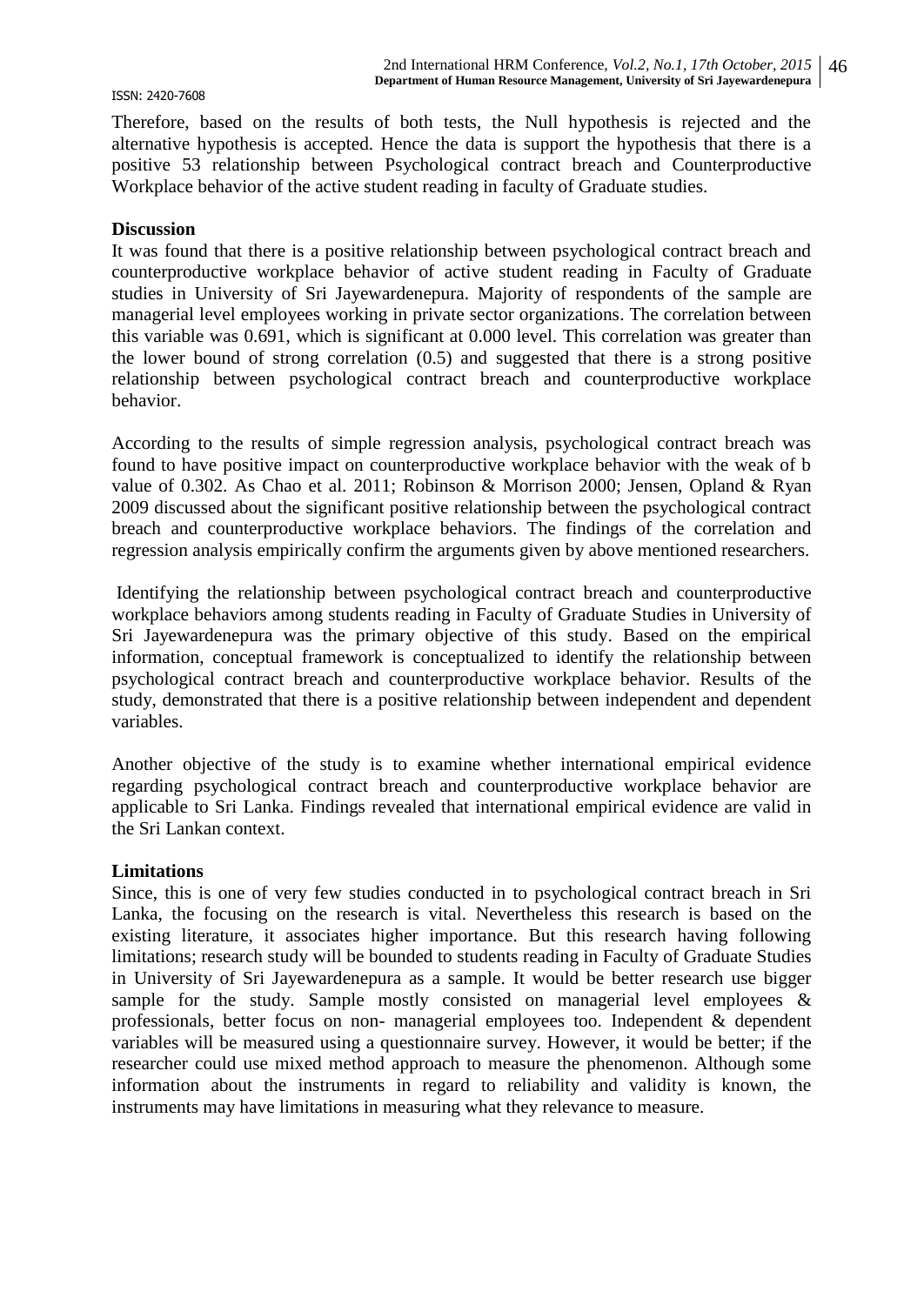### **Reference**

- i. Ambrose, ML, Seabright, MA & Schminke, M 2002, "Sabotage in the workplace: The role of organizational injustice", *Organizational Behavior and Human Decision Processes, 89*, pp.947-965.
- ii. Anderson, N, Ones, D, Sinangil, HK & Viswevaran, C 2001, *Hand book of Industrial, work & Organizational Psychology, v*ol.1, SAGE Publication, Oliver"s Yard.
- iii. Anderson, N, & Schalk, R 1998, "The Psychological Contract in Retrospect and Prospect". *Journal of Organizational Behavior,* vol.19, pp. 637-647.
- iv. Chao, JMC, Cheung, FYL & Wu, AMS 2011, "Psychological Contract breach and Counterproductive Workplace Behavior: Testing moderating effect of Attribution style and Power distance", *The International Journal of Human Resources Management*, vol.22, no.4, pp.763-777.
- v. Chen, ZX, Tsui, AS & Zhong, L 2008, "Reaction to psychological contract breach: a dual perspective", *Journal of organizational behavior*, vol.29, pp. 527-548.
- vi. Fox, S, Spector, PE & Miles, D 2001, "Counterproductive Work Behavior (CWB) in Response to Job Stressors and Organizational Justice: Some Mediator and Moderator Test for Autonomy and Emotions", *Journal of Vocational Behavior*, vol.59, pp. 291- 309.
- vii. Jensen, JM, Opland, RA & Ryan, AM 2010, "Psychological contracts and counterproductive work behaviors: Employee responses to transactional and relational breach", *Journal of Business Psychology,* vol.25, pp. 555-568.
- viii. Karin Instone n.d., Counterproductive Work Behavior, White paper.
- ix. Knights, JA & Kennedy, BJ 2005, "Psychological Contract Violation: Impacts on Job Satisfaction and Organizational Commitment Among Australian Sector Public Servants", *Applied Human Resources Management Research*, vol.10, no.2, pp.57-72.
- x. Krishnan, TN 2011, "Understanding employment relationship in Indian organizations through the lens of psychological contract", *Employee Relations*, vol. 33, no. 5, pp. 551-565
- xi. Kwok, CK, Au WT & Ho, JCM 2005, "Normative Controls and Self –Reported Counterproductive a workplace Behaviors in the Workplace in China", *Applied Psychology: An International Review*, vol. 54, pp. 456-475.
- xii. Lester, SW, Turnley, WH, Bloodgood, JM & Bolino, MC 2002, "Not Seeing Eye to Eye: Differences in Supervisor and Subordinate Perceptions of and Attributions for Psychological Contract Breach", *Journal of Organizational Behavior*, vol. 23, pp. 39- 56.
- xiii. Marcus, B, Taylor, OA, Hastings, SE, Sturm, A & Weigelt, O 2013, "The Structure of Counterproductive Work Behavior: A Review, a Structural Meta-Analysis, and a Primary Study", *Journal of Management,* vol.20, no.10, pp. 1-31.
- xiv. McLeanParks, J, Kidder, D & Gallagher, DG 1998, "Fitting Square Pegs into Round Holes: Mapping the Domain of Contingent Work Arrangements onto the Psychological", *Journal of Organizational Behavior,* vol.19, pp. 697-730.
- xv. Morrison, EW, & Robinson, SL 1997, "When Employee Feel Betrayed: A model of How Psychological Contract Violation Develops", *Academy of Management Review*, vol. 22, pp. 226-256.
- xvi. Robinson, SL, & Bennett, RJ 1995, "A typology of deviant workplace behaviors: A multi-dimensional calling study," *Academy of Management Journal. v*ol. 38, pp. 555– 572.
- xvii. Robinson, SL & Morrison, EW 1995, "Psychological Contracts and OCB: The Effect of Unfulfilled Obligations on Civic Virtue Behavior", *Journal of Organizational Behavior,* vol. 16, pp. 289-298.